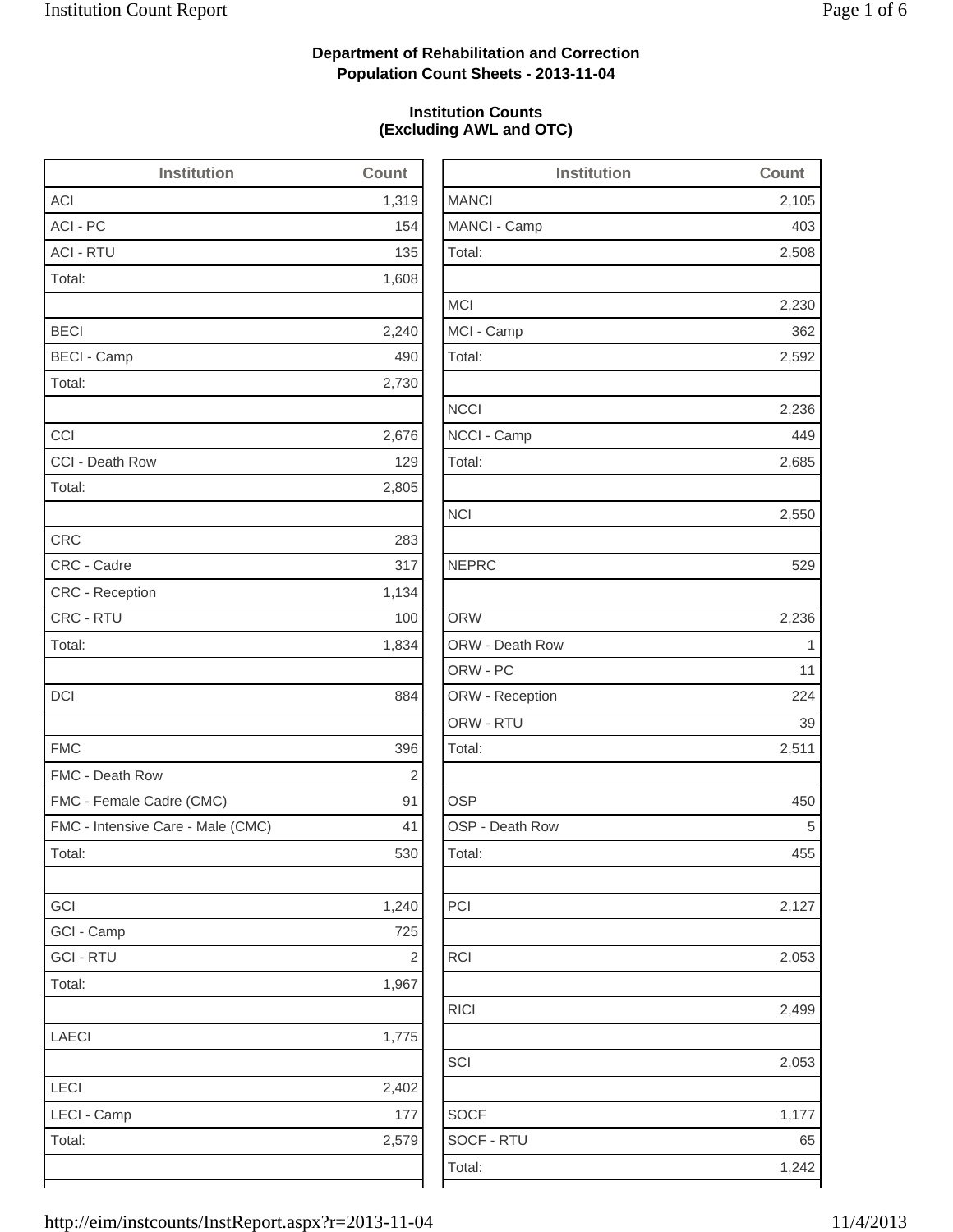## Institution Count Report Page 2 of 6

| <b>LOCI</b>              | 2,283 |
|--------------------------|-------|
|                          |       |
| <b>LORCI</b>             | 63    |
| <b>LORCI - Cadre</b>     | 228   |
| <b>LORCI - Reception</b> | 968   |
| Total:                   | 1,259 |
|                          |       |
| <b>MACI</b>              | 1,051 |
| <b>MACI - Minimum</b>    | 1,253 |
| MACI - Youth             | 29    |
| Total:                   | 2,333 |

|                  | <b>Total Population:</b> | 50,545 |
|------------------|--------------------------|--------|
|                  |                          |        |
| Total:           |                          | 1,416  |
| <b>WCI - RTU</b> |                          | 50     |
| <b>WCI</b>       |                          | 1,366  |
|                  |                          |        |
| <b>TOCI</b>      |                          | 1,221  |
|                  |                          |        |
| Total:           |                          | 1,517  |
| TCI - Camp       |                          | 428    |
| <b>TCI</b>       |                          | 1,089  |

\* The Total Population includes 37 Offenders with Reason Codes 30 & 31. \*\* The Total Population includes 24 Offenders with Reason Code 0A.

#### **Male Population by Security Level (Include AWL and Exclude OTC)**

|                        |                   | ,           |                |          |              |
|------------------------|-------------------|-------------|----------------|----------|--------------|
| <b>Security Level</b>  |                   | <b>Body</b> | <b>AWL</b>     | $(-OTC)$ | <b>Total</b> |
| Total Level 5          |                   | 115         | 2              | 0        | 117          |
| Total Level 4          |                   | 1,775       | 11             | 10       | 1,776        |
| Total Level 3          |                   | 11,774      | 149            | 99       | 11,824       |
| Total Level 2          |                   | 17,347      | 224            | 152      | 17,419       |
| Total Level 1          |                   | 15,303      | 207            | 124      | 15,386       |
| <b>Total Death Row</b> |                   | 137         | $\overline{2}$ | 2        | 137          |
|                        | <b>Total Male</b> | 46,451      | 595            | 387      | 46,659       |

#### **Female Population by Institution (Include AWL and Exclude OTC)**

|                          | $1.5.0440$ $1.112$ and Exolado $0.07$ |                |          |              |
|--------------------------|---------------------------------------|----------------|----------|--------------|
| <b>Institution</b>       | <b>Body</b>                           | <b>AWL</b>     | $(-OTC)$ | <b>Total</b> |
| <b>DCI</b>               | 884                                   | 16             | 13       | 887          |
| <b>FMC</b>               | 8                                     | 5              | 0        | 13           |
| FMC - Female Cadre (CMC) | 91                                    | 1              | 0        | 92           |
| <b>NEPRC</b>             | 529                                   | 15             | 9        | 535          |
| <b>ORW</b>               | 2,236                                 | 45             | 27       | 2,254        |
| <b>ORW - Death Row</b>   | 1                                     | 0              | 0        |              |
| ORW - PC                 | 11                                    | $\mathbf 0$    | 0        | 11           |
| ORW - Reception          | 224                                   | $\mathbf 0$    | 0        | 224          |
| ORW - RTU                | 39                                    | $\overline{0}$ | $\Omega$ | 39           |
| <b>Total Female</b>      | 4,023                                 | 82             | 49       | 4,056        |
| <b>Total Population:</b> | 50,474                                | 677            | 436      | 50,715       |

#### **Male Population by Institution: Security Level 5 (Include AWL and Exclude OTC)**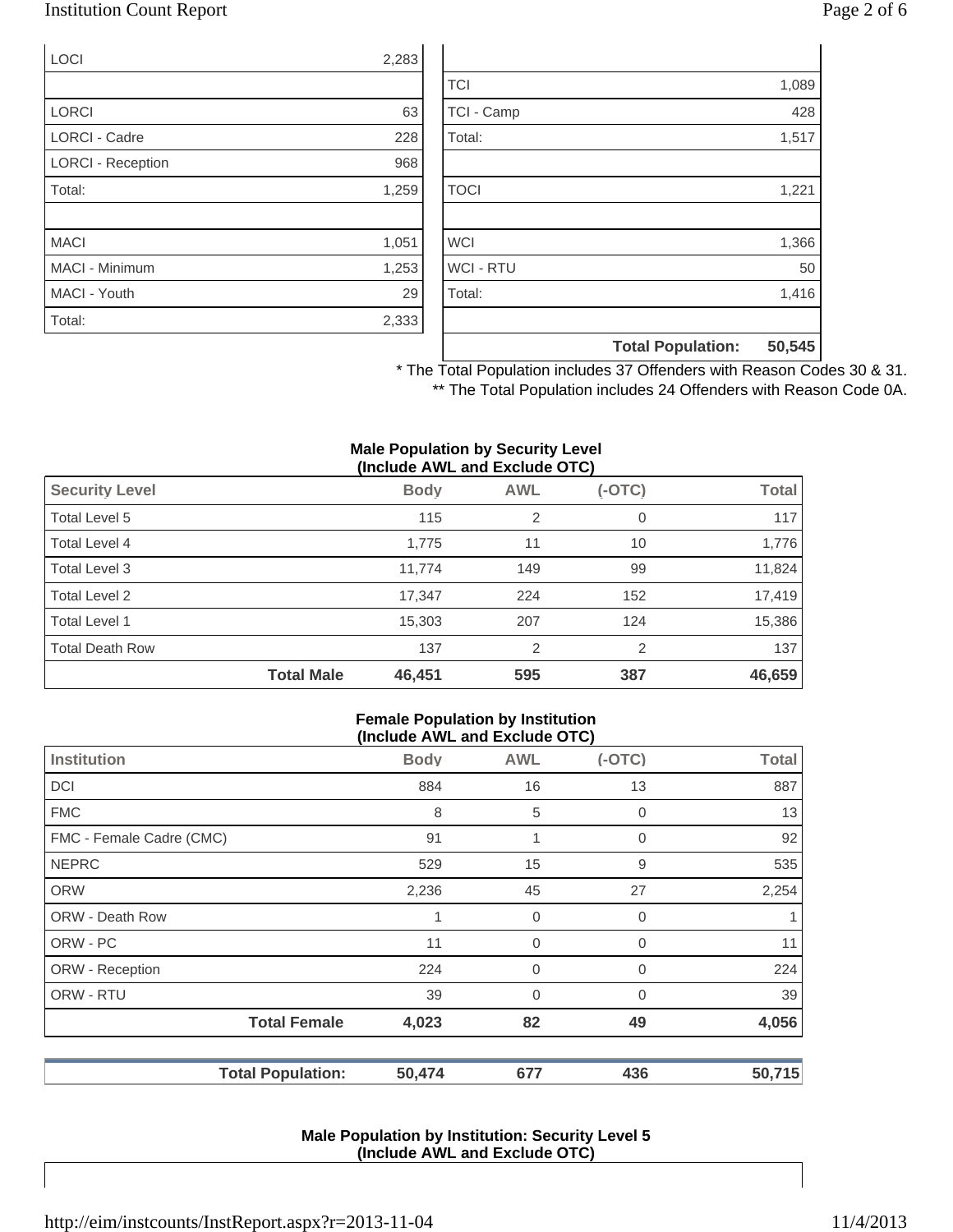# Institution Count Report Page 3 of 6

| Institution  | <b>Body</b>                 | <b>AWL</b> | $(-OTC)$ | <b>Total</b> |
|--------------|-----------------------------|------------|----------|--------------|
| <b>MANCI</b> |                             |            |          |              |
| <b>NCI</b>   |                             |            |          |              |
| <b>OSP</b>   | 111                         |            |          | 111          |
| SOCF         | ີ                           |            |          |              |
| <b>WCI</b>   |                             |            |          |              |
|              | <b>Total Level 5</b><br>115 |            |          | 117          |

### **Male Population by Institution: Security Level 4 (Include AWL and Exclude OTC)**

| $100000$ $1112$ and Exolage $\bullet$ $1\bullet$ |                      |                |                  |                  |              |
|--------------------------------------------------|----------------------|----------------|------------------|------------------|--------------|
| Institution                                      |                      | <b>Body</b>    | <b>AWL</b>       | $(-OTC)$         | <b>Total</b> |
| ACI                                              |                      | 1              | $\mathbf 0$      | $\boldsymbol{0}$ | 1            |
| ACI - PC                                         |                      | $\,$ 6         | $\mathbf 0$      | $\mathbf 0$      | $\,6\,$      |
| CRC                                              |                      | $\,$ 3 $\,$    | $\mathbf 0$      | $\mathbf 0$      | $\,$ 3 $\,$  |
| CRC - RTU                                        |                      | 1              | $\boldsymbol{0}$ | $\boldsymbol{0}$ | 1            |
| LECI                                             |                      | 21             | $\boldsymbol{0}$ | $\boldsymbol{0}$ | 21           |
| LOCI                                             |                      | $\sqrt{2}$     | $\mathbf 0$      | $\mathbf 0$      | $\sqrt{2}$   |
| LORCI                                            |                      | $\overline{2}$ | $\boldsymbol{0}$ | $\boldsymbol{0}$ | $\sqrt{2}$   |
| LORCI - Cadre                                    |                      | $\mathbf{1}$   | $\mathbf 0$      | $\mathbf 0$      | 1            |
| <b>LORCI - Reception</b>                         |                      | $\overline{4}$ | 1                | 1                | 4            |
| <b>MANCI</b>                                     |                      | 57             | $\mathbf 1$      | 1                | 57           |
| <b>NCCI</b>                                      |                      | $\overline{2}$ | $\mathbf 0$      | $\boldsymbol{0}$ | $\sqrt{2}$   |
| OSP                                              |                      | 334            | $\mathbf 0$      | $\mathbf 0$      | 334          |
| PCI                                              |                      | 1              | $\boldsymbol{0}$ | $\mathbf 0$      | 1            |
| <b>RCI</b>                                       |                      | 24             | $\overline{2}$   | 1                | 25           |
| SOCF                                             |                      | 1,058          | 6                | $\,6$            | 1,058        |
| SOCF - RTU                                       |                      | 54             | $\mathbf 0$      | $\mathbf 0$      | 54           |
| <b>TCI</b>                                       |                      | 11             | $\boldsymbol{0}$ | $\mathbf 0$      | 11           |
| <b>TOCI</b>                                      |                      | 191            | $\mathbf 0$      | $\,0\,$          | 191          |
| WCI                                              |                      | $\overline{2}$ | $\mathbf{1}$     | 1                | $\sqrt{2}$   |
|                                                  | <b>Total Level 4</b> | 1,775          | 11               | 10               | 1,776        |

### **Male Population by Institution: Security Level 3 (Include AWL and Exclude OTC)**

| <b>Institution</b>     | <b>Body</b> | <b>AWL</b> | $(-OTC)$ | <b>Total</b> |  |
|------------------------|-------------|------------|----------|--------------|--|
| ACI                    | 27          |            |          | 27           |  |
| ACI - PC               | 71          |            | ∩        | 71           |  |
| <b>BECI</b>            | 32          | $\Omega$   | $\Omega$ | 32           |  |
| CCI                    | 15          | 0          | 0        | 15           |  |
| CRC                    | 73          | 8          | 8        | 73           |  |
| CRC - Cadre            | 223         | $\Omega$   | $\Omega$ | 223          |  |
| <b>CRC</b> - Reception | 821         | 21         | 15       | 827          |  |
| CRC - RTU              | 84          |            | 0        | 84           |  |
|                        |             |            |          |              |  |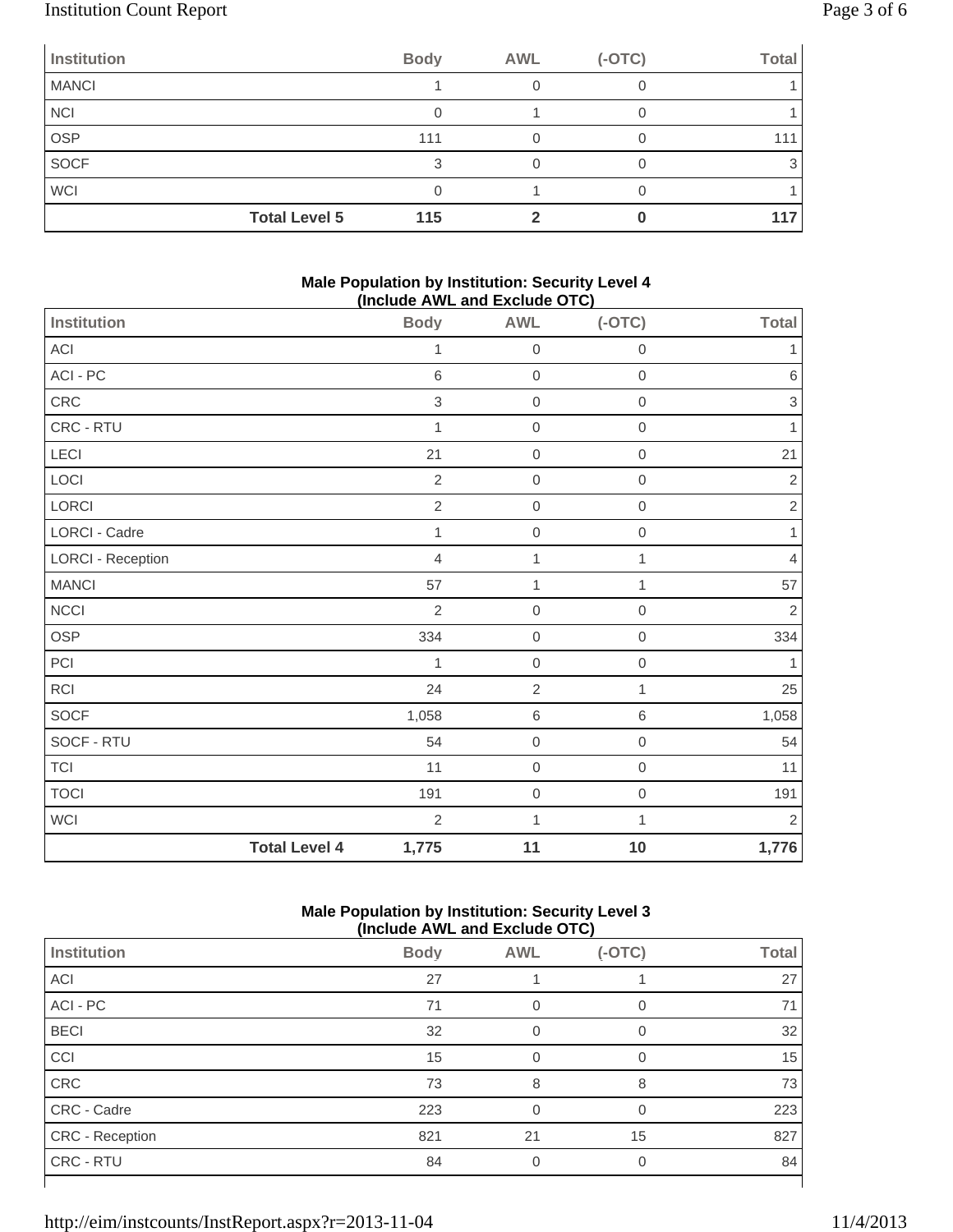# Institution Count Report Page 4 of 6

| <b>FMC</b>                        |                      | 13             | $\mathbf 0$      | $\mathbf 0$         | $13$           |
|-----------------------------------|----------------------|----------------|------------------|---------------------|----------------|
| FMC - Intensive Care - Male (CMC) |                      | $\overline{7}$ | $\mathbf 0$      | $\mathsf{O}\xspace$ | $\overline{7}$ |
| GCI                               |                      | 3              | $\mathbf 0$      | $\mathsf{O}\xspace$ | 3              |
| <b>LAECI</b>                      |                      | 17             | $\mathbf 0$      | $\mathsf{O}\xspace$ | 17             |
| LECI                              |                      | 2,234          | 14               | 10                  | 2,238          |
| LOCI                              |                      | 15             | $\mathbf 0$      | $\mathsf{O}\xspace$ | 15             |
| LORCI                             |                      | 13             | $\,8\,$          | $\,8\,$             | 13             |
| <b>LORCI - Cadre</b>              |                      | 214            | $\mbox{O}$       | $\mathsf{O}\xspace$ | 214            |
| <b>LORCI - Reception</b>          |                      | 459            | $\,6\,$          | 5                   | 460            |
| <b>MACI</b>                       |                      | 11             | $\mbox{O}$       | $\mathsf{O}\xspace$ | 11             |
| MACI - Youth                      |                      | 8              | $\mathbf 0$      | $\mathsf{O}\xspace$ | $\,8\,$        |
| <b>MANCI</b>                      |                      | 1,957          | 25               | 17                  | 1,965          |
| MCI                               |                      | 22             | $\mathbf 0$      | $\mathbf 0$         | 22             |
| <b>NCCI</b>                       |                      | 13             | $\mathbf 0$      | $\mathsf{O}\xspace$ | 13             |
| <b>NCI</b>                        |                      | 32             | $\mathbf{1}$     | $\mathsf{O}\xspace$ | 33             |
| <b>OSP</b>                        |                      | 5              | $\mathbf 0$      | $\mathsf{O}\xspace$ | $\sqrt{5}$     |
| PCI                               |                      | 51             | $6\,$            | $\mathsf{O}\xspace$ | 57             |
| RCI                               |                      | 1,917          | 18               | 15                  | 1,920          |
| <b>RICI</b>                       |                      | 10             | $\mathbf 0$      | $\mathbf 0$         | 10             |
| SCI                               |                      | 8              | 12               | $\mathbf{1}$        | 19             |
| <b>SOCF</b>                       |                      | 115            | $\boldsymbol{0}$ | $\mathsf{O}\xspace$ | 115            |
| SOCF - RTU                        |                      | 11             | $\mathbf 0$      | $\mathsf{O}\xspace$ | 11             |
| <b>TCI</b>                        |                      | 966            | 12               | $\overline{7}$      | 971            |
| TCI - Camp                        |                      | $\mathbf{1}$   | $\mathbf 0$      | $\mathsf{O}\xspace$ | $\mathbf{1}$   |
| <b>TOCI</b>                       |                      | 981            | $\overline{7}$   | 5                   | 983            |
| WCI                               |                      | 1,295          | 10               | $\overline{7}$      | 1,298          |
| WCI - RTU                         |                      | 50             | $\mathbf 0$      | $\mathsf{O}\xspace$ | 50             |
|                                   | <b>Total Level 3</b> | 11,774         | 149              | 99                  | 11,824         |

### **Male Population by Institution: Security Level 2 (Include AWL and Exclude OTC)**

|                    | $\mu$ . The process $\mu$ and $\mu$ and $\mu$ and $\mu$ |                |                |              |  |  |
|--------------------|---------------------------------------------------------|----------------|----------------|--------------|--|--|
| Institution        | <b>Body</b>                                             | <b>AWL</b>     | $(-OTC)$       | <b>Total</b> |  |  |
| ACI                | 553                                                     | 5              | $\overline{2}$ | 556          |  |  |
| ACI - PC           | 56                                                      | $\mathbf 0$    | $\mathbf 0$    | 56           |  |  |
| <b>ACI - RTU</b>   | 89                                                      | 1              | 0              | 90           |  |  |
| <b>BECI</b>        | 1,468                                                   | 23             | 16             | 1,475        |  |  |
| <b>BECI - Camp</b> |                                                         | $\mathbf 0$    | $\overline{0}$ |              |  |  |
| CCI                | 1,865                                                   | 13             | 8              | 1,870        |  |  |
| CRC                | 91                                                      | 3              | $\overline{2}$ | 92           |  |  |
| CRC - Cadre        | 79                                                      | $\mathbf 0$    | 0              | 79           |  |  |
| CRC - Reception    | 134                                                     | $\overline{2}$ | $\overline{2}$ | 134          |  |  |
| CRC - RTU          | 9                                                       | $\mathbf 0$    | 0              | 9            |  |  |
| <b>FMC</b>         | 15                                                      | $\overline{0}$ | $\overline{0}$ | 15           |  |  |
|                    |                                                         |                |                |              |  |  |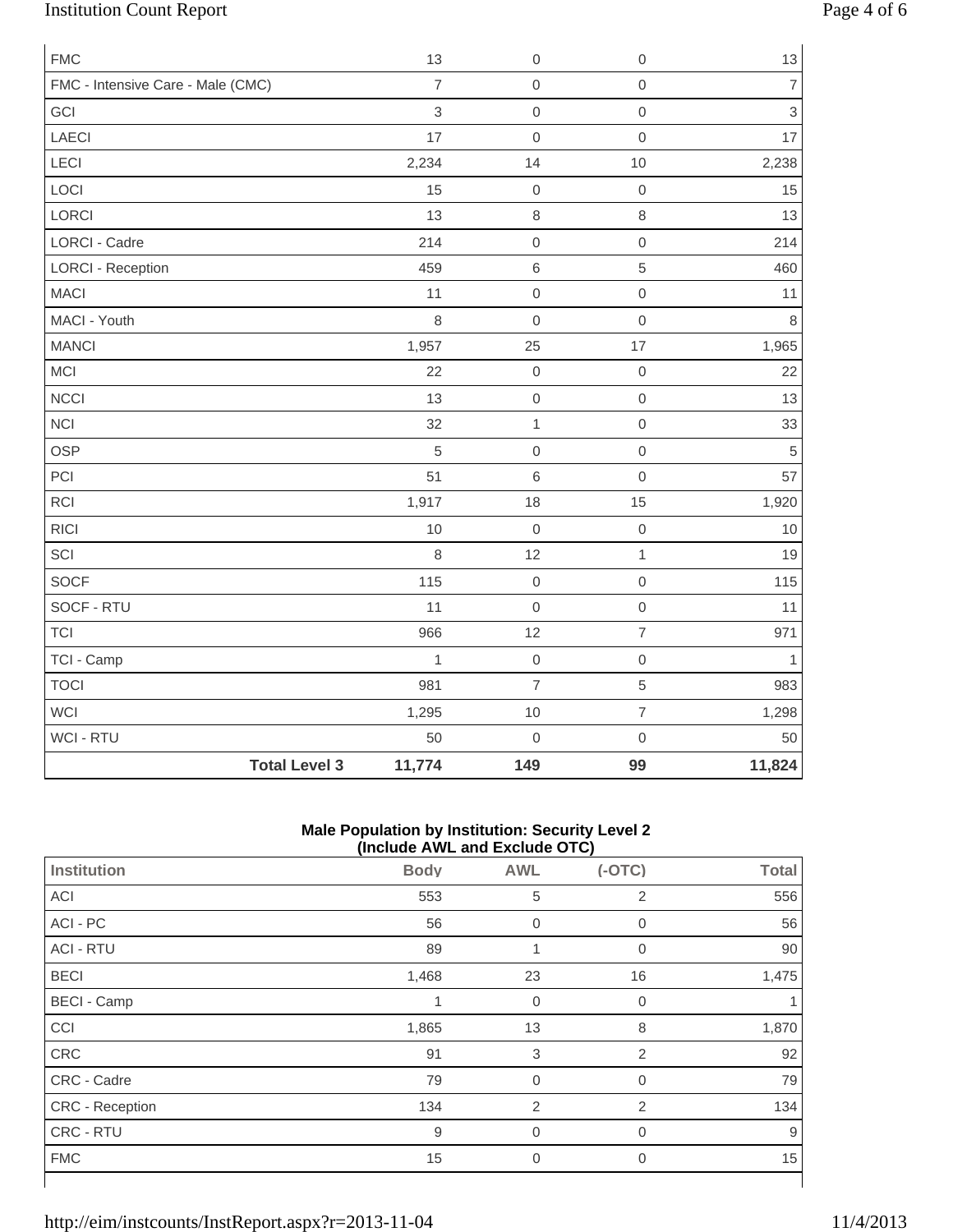# Institution Count Report Page 5 of 6

| FMC - Intensive Care - Male (CMC) |                      | 19           | $\boldsymbol{0}$ | $\mathbf 0$         | 19           |
|-----------------------------------|----------------------|--------------|------------------|---------------------|--------------|
| GCI                               |                      | 784          | 3                | $\overline{2}$      | 785          |
| <b>GCI - RTU</b>                  |                      | $\mathbf{1}$ | $\mathbf 0$      | $\mathbf 0$         | $\mathbf{1}$ |
| LAECI                             |                      | 1,374        | 27               | 21                  | 1,380        |
| <b>LECI</b>                       |                      | 131          | $\mathbf{1}$     | $\mathbf{1}$        | 131          |
| LOCI                              |                      | 1,199        | 10               | $\overline{4}$      | 1,205        |
| LORCI                             |                      | 31           | $\sqrt{2}$       | $\overline{2}$      | 31           |
| <b>LORCI - Cadre</b>              |                      | 9            | $\mathbf 0$      | $\mathbf 0$         | $\mathsf g$  |
| <b>LORCI - Reception</b>          |                      | 262          | 10               | 8                   | 264          |
| <b>MACI</b>                       |                      | 1,040        | $\mbox{O}$       | $\mathbf 0$         | 1,040        |
| MACI - Youth                      |                      | 21           | $\mathbf 0$      | $\mathbf 0$         | 21           |
| <b>MANCI</b>                      |                      | 76           | $\mathbf{1}$     | 1                   | 76           |
| MCI                               |                      | 1,769        | 24               | 18                  | 1,775        |
| MCI - Camp                        |                      | 1            | $\mathbf 0$      | $\mathbf 0$         | $\mathbf{1}$ |
| <b>NCCI</b>                       |                      | 1,473        | 18               | 11                  | 1,480        |
| NCCI - Camp                       |                      | 1            | $\mathbf 0$      | $\mathbf 0$         | $\mathbf{1}$ |
| <b>NCI</b>                        |                      | 1,946        | 41               | 34                  | 1,953        |
| PCI                               |                      | 831          | 19               | $\,$ 6 $\,$         | 844          |
| <b>RCI</b>                        |                      | 112          | $\mathbf 0$      | $\mathsf{O}\xspace$ | 112          |
| <b>RICI</b>                       |                      | 680          | $\,6$            | 3                   | 683          |
| SCI                               |                      | 1,039        | 13               | 10                  | 1,042        |
| SOCF                              |                      | $\mathbf{1}$ | $\mbox{O}$       | $\mathsf{O}\xspace$ | 1            |
| <b>TCI</b>                        |                      | 69           | $\mathbf{1}$     | $\mathbf{1}$        | 69           |
| <b>TOCI</b>                       |                      | 49           | $\boldsymbol{0}$ | $\mathsf{O}\xspace$ | 49           |
| <b>WCI</b>                        |                      | 69           | $\mathbf{1}$     | $\mathsf{O}\xspace$ | 70           |
|                                   | <b>Total Level 2</b> | 17,347       | 224              | 152                 | 17,419       |

#### **Male Population by Institution: Security Level 1 (Include AWL and Exclude OTC)**

|                                   |             | $\frac{1}{2}$             |                |              |
|-----------------------------------|-------------|---------------------------|----------------|--------------|
| <b>Institution</b>                | <b>Body</b> | <b>AWL</b>                | $(-OTC)$       | <b>Total</b> |
| ACI                               | 553         | 5                         | 2              | 556          |
| ACI - PC                          | 56          | $\mathbf 0$               | 0              | 56           |
| <b>ACI - RTU</b>                  | 89          | 1                         | 0              | 90           |
| <b>BECI</b>                       | 1,468       | 23                        | 16             | 1,475        |
| <b>BECI - Camp</b>                | 1           | $\mathbf 0$               | 0              |              |
| CCI                               | 1,865       | 13                        | 8              | 1,870        |
| CRC                               | 91          | $\ensuremath{\mathsf{3}}$ | 2              | 92           |
| CRC - Cadre                       | 79          | $\overline{0}$            | $\overline{0}$ | 79           |
| CRC - Reception                   | 134         | $\overline{2}$            | 2              | 134          |
| CRC - RTU                         | 9           | $\overline{0}$            | 0              | 9            |
| <b>FMC</b>                        | 15          | $\boldsymbol{0}$          | 0              | 15           |
| FMC - Intensive Care - Male (CMC) | 19          | $\mathbf 0$               | 0              | 19           |
| GCI                               | 784         | 3                         | $\overline{2}$ | 785          |
|                                   |             |                           |                |              |